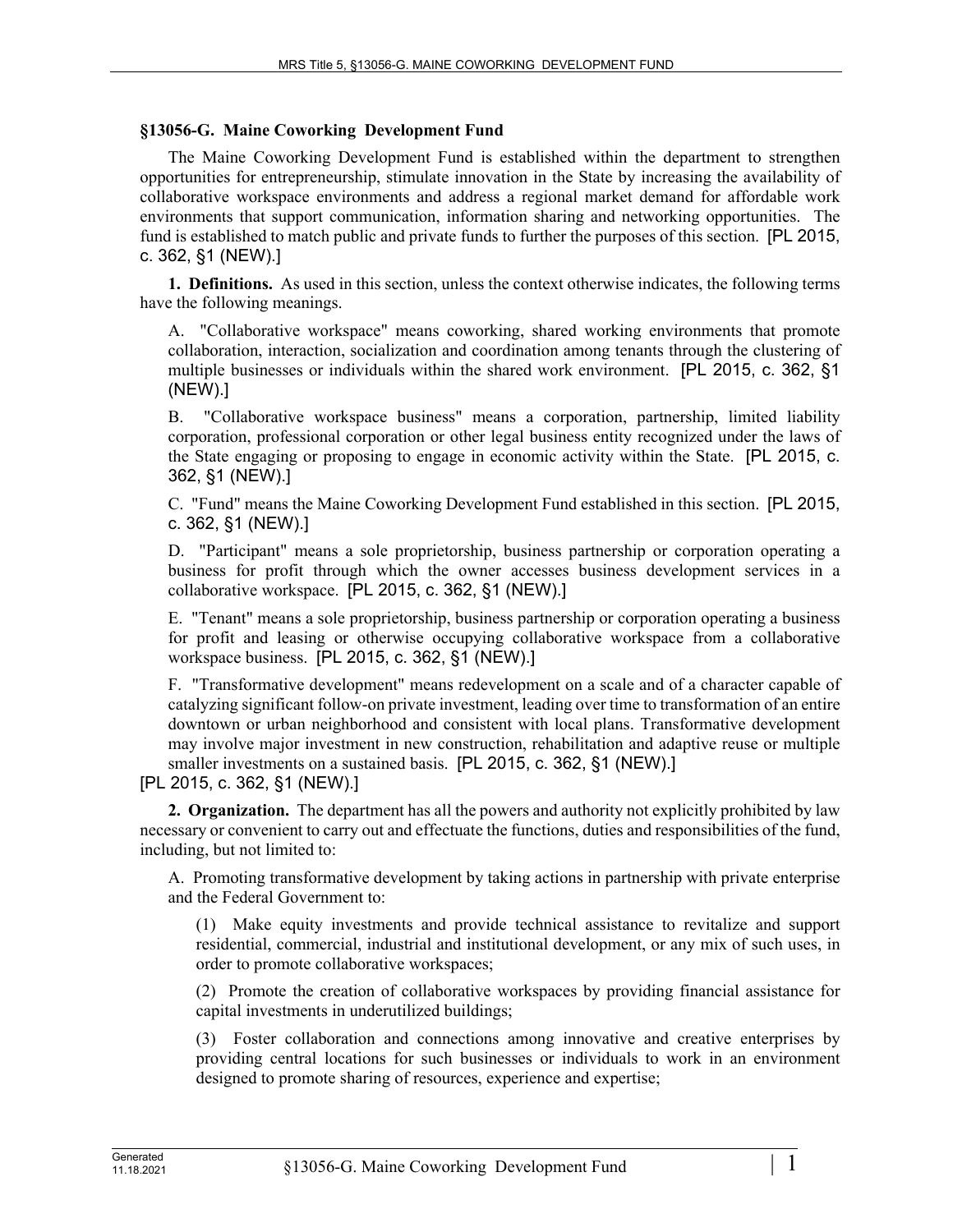(4) Support partnerships between municipalities, property owners and collaborative workspace businesses to establish such collaborative workspaces; and

(5) Require such collaborative workspaces to provide shared space that promotes the interaction, socialization and coordination among tenants and participants through the clustering of multiple tenants and participants within the collaborative workspace; [PL 2015, c. 362, §1 (NEW).]

B. Soliciting, borrowing, accepting and receiving money from a public or private source to augment state contributions to the fund; [PL 2015, c. 362, §1 (NEW).]

C. Approving an annual budget for the fund and investing and expending money from the fund; [PL 2015, c. 362, §1 (NEW).]

D. Contracting with public entities as necessary to further the purposes of this section; [PL 2015, c. 362, §1 (NEW).]

E. Carrying forward any unexpended state appropriations and allocations into succeeding fiscal years; [PL 2015, c. 362, §1 (NEW).]

F. Receiving and accepting allocations, appropriations, grants or contributions of money to be held, used or applied to carry out this subchapter, subject to the conditions upon which the grants and contributions may be made, including, but not limited to, appropriations, allocations, grants or gifts from any federal agency or governmental subdivision or the State and its agencies. The amounts of the revenues generated by the investment of money contained in the fund may be used to pay the department's operating expenses associated with the operation of the fund; [PL 2015, c. 362, §1 (NEW).]

G. Engaging in matching grants activities, including, but not limited to, federal, private and foundation awards that require state funding matches and are considered consistent with the purposes of the fund; and [PL 2015, c. 362, §1 (NEW).]

H. Awarding collaborative workspace grants in an amount not to exceed \$25,000 per collaborative workspace. All awards must be tied to specific and demonstrated financial need to achieve the goals set forth under this section. [PL 2015, c. 362, §1 (NEW).]

**3. Guidelines.** The department shall establish guidelines for the fund in accordance with this section.

A. Loans or grants made from the fund may be made to collaborative workspace businesses for building improvements used by the collaborative workspace tenants and participants as long as the use of the fund results in corresponding private investment that matches or exceeds the loans or grants from the fund. In the case of a grant, any participating collaborative workspace business shall at least match the investment of the fund. In the case of a loan, the department shall reasonably anticipate that its loan will leverage additional private investment in the property. [PL 2015, c. 362, §1 (NEW).]

B. The department shall solicit applications for grants or loans from the fund through a competitive application process, which must include, at a minimum, the following criteria for the submission of applications:

(1) A description of the parties involved in the project, including the professional expertise and qualifications of the principals;

(2) A description of the scope of work that will be undertaken by each party involved in the project;

(3) The proposed budget, including verification of funding from other sources;

<sup>[</sup>PL 2015, c. 362, §1 (NEW).]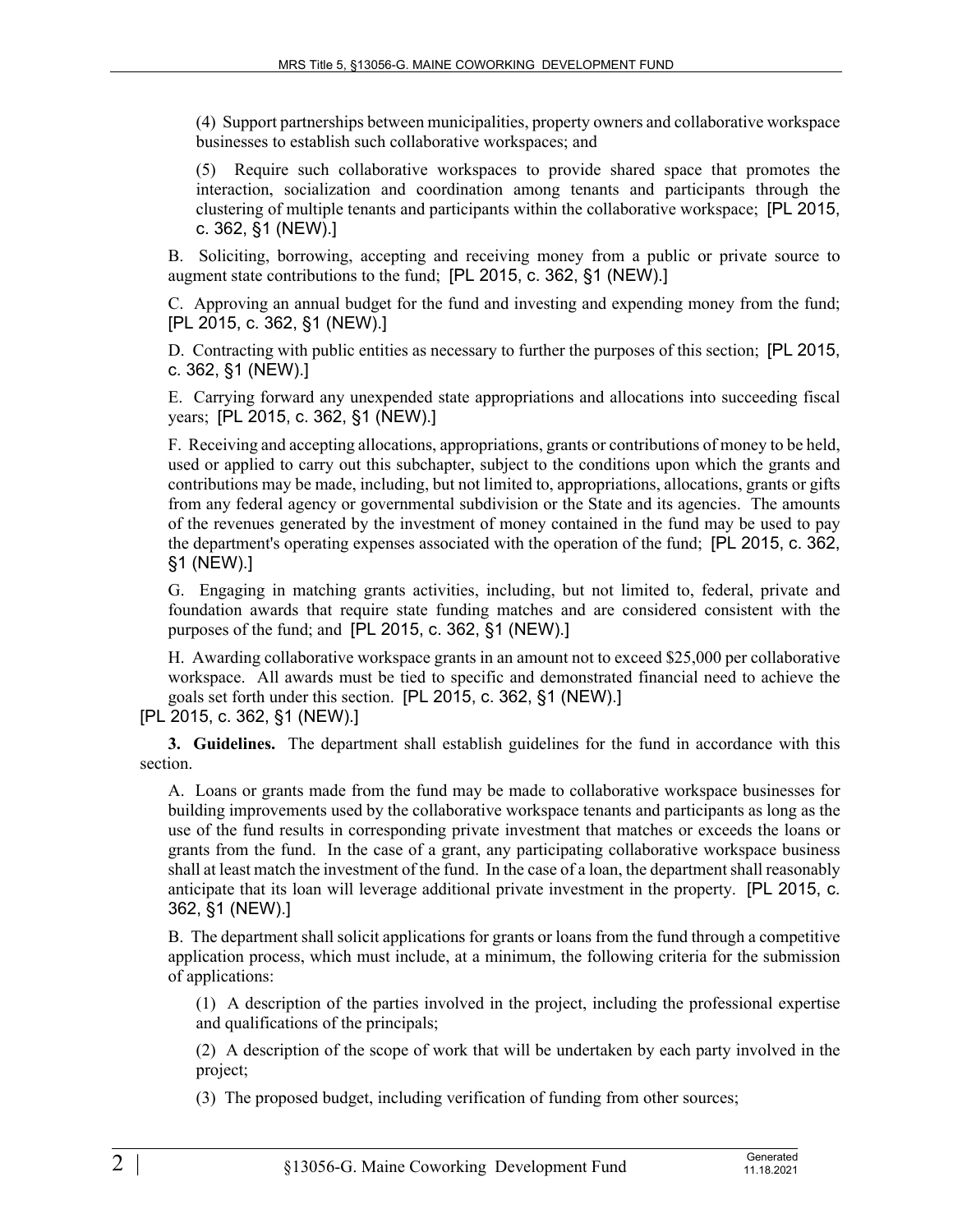(4) A statement of the project objective, including specific information on how the project will promote the use of the space as a collaborative workspace;

(5) A statement that sets forth the implementation plan, the facilities and resources available or needed for the project and the proposed commencement and termination dates of the project;

(6) A description of the expected significance of the project, including a description of the market demand for the type of collaborative workspace proposed in the region in which the space will be located and the number of tenants and participants that will be served as a result of the project;

(7) Guidelines for the review and approval of applications that include preferences for applications that propose to redevelop existing properties located in the downtown area of a municipality, dedicate at least 25% of accessible space to collaborative use and support a cluster of at least 5 separate tenants;

(8) A description of the ability of the collaborative workspace business to carry out the provisions of this section;

(9) A summary of the proposed economic impact of the collaborative workspace on the community;

(10) A description of plans for conformance with regional and local economic development plans, if such plans exist; and

(11) A statement of the proximity of the collaborative workspace to an accredited Maine community college, college or university, as defined in Title 20‑A, section 12541, subsection 1. [PL 2019, c. 507, §1 (AMD).]

C. The department shall enter into an agreement with each collaborative workspace business that receives a grant or loan under this section. The agreement must include performance measures and indicators to evaluate the performance of the collaborative workspace business in carrying out the activities described in its application and any other indicators determined to be necessary to evaluate the performance of the business. A collaborative workspace business shall submit an annual report for the department's review for the duration of the collaborative workspace project. [PL 2015, c. 362, §1 (NEW).]

[PL 2019, c. 507, §1 (AMD).]

**4. Duties of the collaborative workspace business.** A collaborative workspace business that receives assistance under this section shall:

A. Secure title on a facility for the collaborative workspace or a lease of a facility for the collaborative workspace; [PL 2015, c. 362, §1 (NEW).]

B. Manage the physical development of the collaborative workspace, including the provision of common conference or meeting space; [PL 2015, c. 362, §1 (NEW).]

C. Provide furnishings and equipment to the collaborative workspace to provide services to the tenants and participants; [PL 2015, c. 362, §1 (NEW).]

D. Market the collaborative workspace and secure tenants and participants; [PL 2015, c. 362, §1 (NEW).]

E. Provide financial consulting, marketing and management assistance services or arrange for the provision of these services for tenants and participants, including assistance in accessing private financial markets; [PL 2015, c. 362, §1 (NEW).]

F. Set rental and service fees that would be revenue for the collaborative workspace business upon approval from the department; [PL 2015, c. 362, §1 (NEW).]